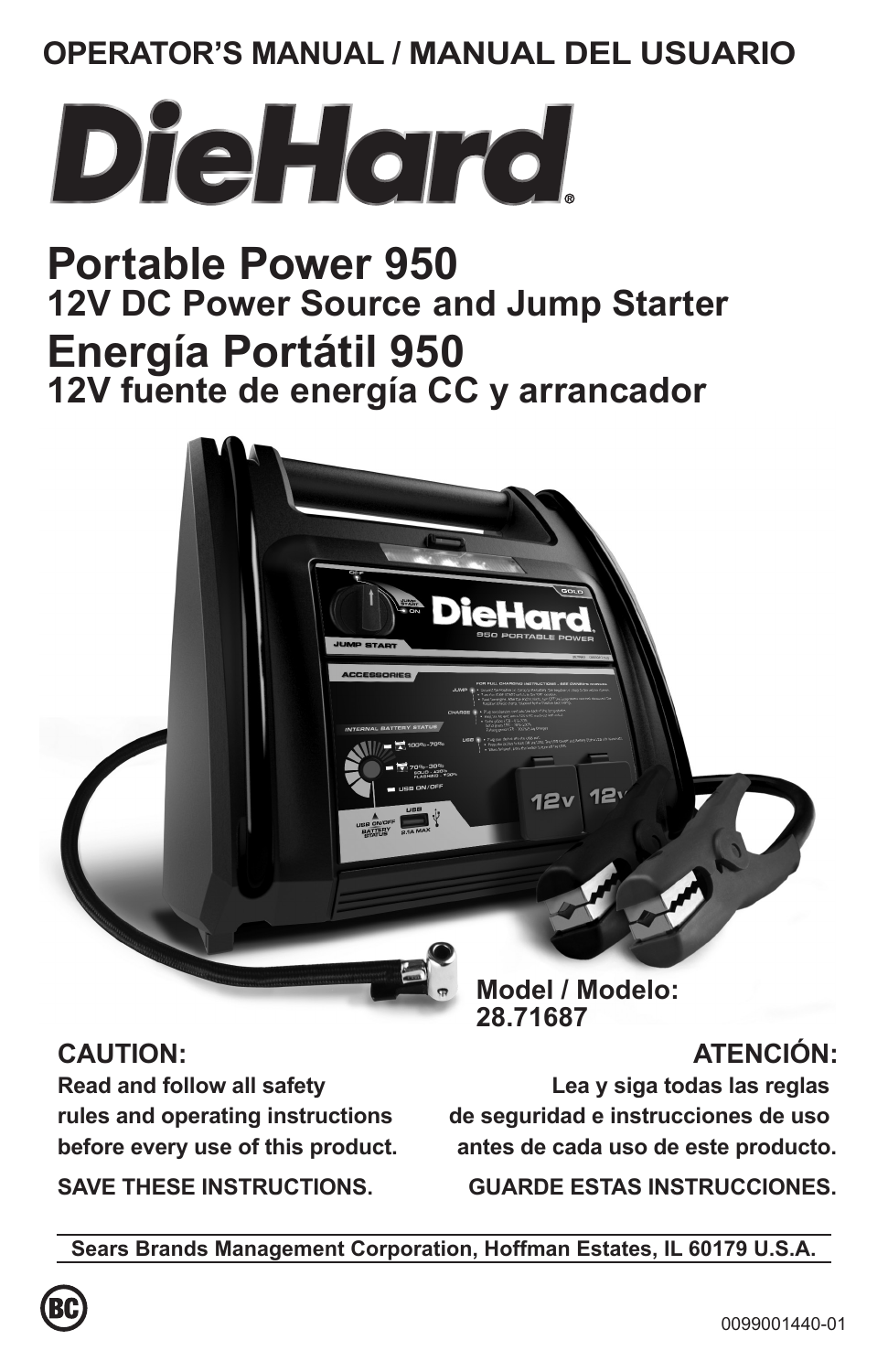#### **THIS UNIT CONTAINS A SEALED, NON-SPILLABLE LEAD-ACID BATTERY. MUST BE DISPOSED OF PROPERLY.**



#### **ESTA UNIDAD CONTIENE UNA BATERÍA SELLADA DE ÁCIDO-PLOMO NO DERRAMABLE QUE DEBE DESECHARSE APROPIADAMENTE.**

**WARNING:** Possible explosion hazard. Contact with battery acid may cause severe burns and blindness. Keep out of reach of children.

**ADVERTENCIA:** Posible Riesgo de una explosión. El contacto con una batería de ácido puede causar quemaduras y ceguera. Manténgase alejado de los niños.

#### **DIEHARD® ONE-YEAR FULL WARRANTY**

When operated and maintained according to all supplied instructions, if this DieHard**®** product fails due to a defect in material or workmanship within 1 year from the date of purchase, return it to any DieHard**®** outlet in the United States for free replacement.

This warranty gives you specific legal rights, and you may also have other rights which vary from state to state.

Sears Brands Management Corporation, Hoffman Estates, IL 60179

**FOR CUSTOMER ASSISTANCE OR REPLACEMENT PARTS, CALL 1-800-SEARS-64 (1-800-732-7764) TOLL-FREE FROM 7 AM TO 5 PM CT.** 

#### **DIEHARD® GARANTÍA TOTAL DE UN AÑO**

Cuando se opere o maneje con las debidas precauciones de acuerdo a las instrucciones, si el DieHard**®** falla en alguno de sus componentes de fabricación durante un año contados a partir de la fecha de compra, regresarlo al autoservicio DieHard**®** en los estados unidos para reemplazar el aparato sin costo alguno.

Esta garantía le otorga derechos legales específicos, así como otros derechos, que varían de estado a estado.

Sears Brands Management Corporation, Hoffman Estates, IL 60179

**PARA ASISTENCIA AL CLIENTE O REPUESTOS, LLAME GRATIS AL 7 AM-5 PM CT LUNES A VIERNES: 1-800-SEARS-64 (1-800-732-7764)**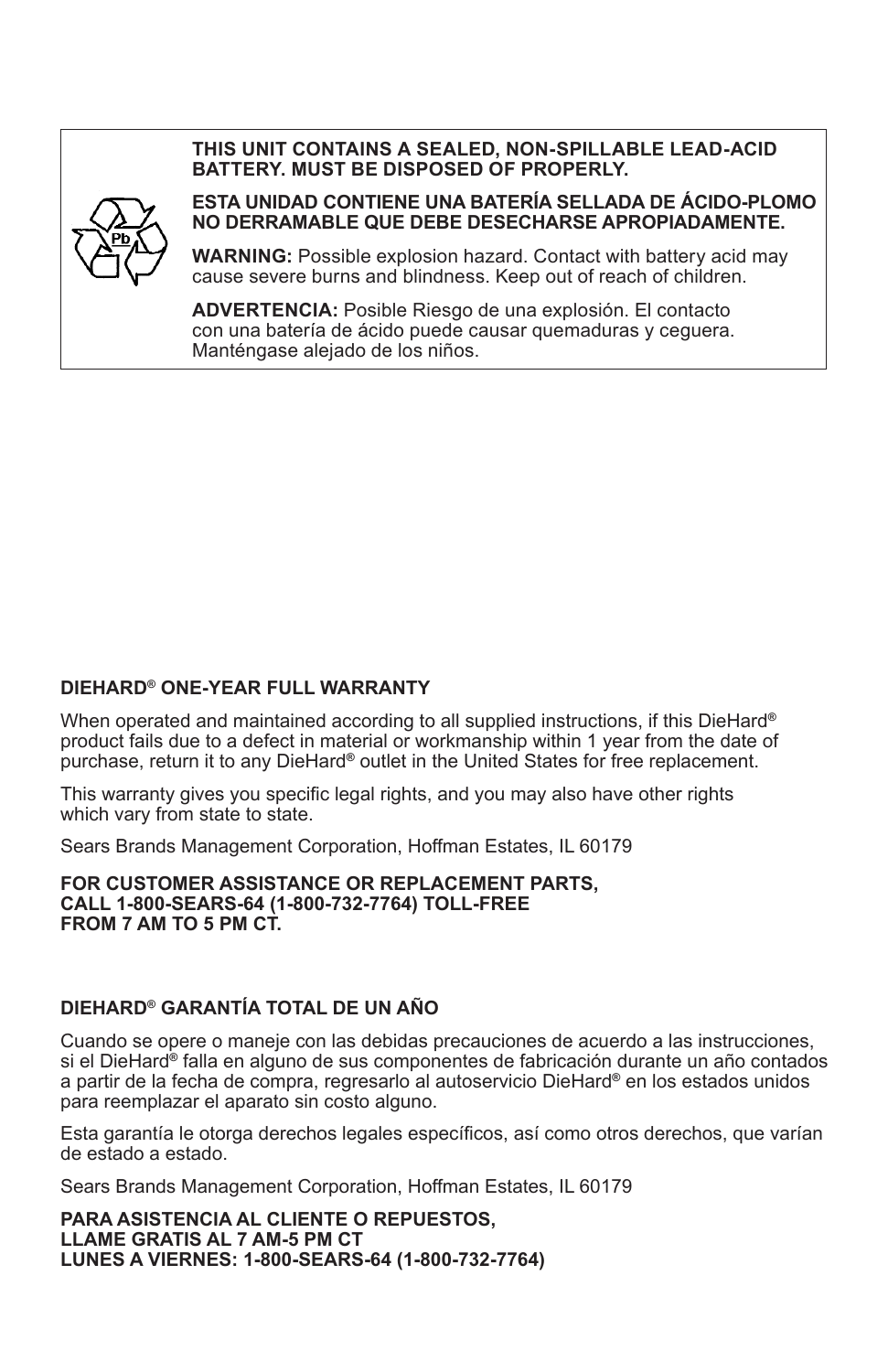# **IMPORTANT SAFETY INSTRUCTIONS**

# **SAVE THESE INSTRUCTIONS. WARNING – RISK OF EXPLOSIVE GASES**

WORKING IN THE VICINITY OF A LEAD-ACID BATTERY IS DANGEROUS. BATTERIES GENERATE EXPLOSIVE GASES DURING NORMAL OPERATION. IT IS IMPORTANT THAT YOU FOLLOW THESE INSTRUCTIONS EACH TIME YOU USE THE PORTABLE POWER.

**To reduce the risk of battery explosion, follow these instructions and those published by the battery manufacturer and the manufacturer of any equipment you intend to use in the vicinity of a battery. Review cautionary markings on these products and on the engine.**

**WARNING:** Pursuant to California Proposition 65, this product contains chemicals known to the State of California to cause cancer and birth defects or other reproductive harm. Wash hands after handling.

- **•**  Keep out of reach of children.
- **•**  Do not disassemble the Portable Power. Take it to a qualified service professional if service or repair is required. Incorrect assembly may result in fire or electrical shock.
- **•**  Do not use the Portable Power to jump a vehicle while charging the internal battery.
- **•**  Do not recharge the Portable Power with a damaged extension cord.
- **•**  The Portable Power gets hot during charging and must have proper ventilation.
- Do not set the Portable Power on flammable materials, such as carpeting, upholstery, paper, cardboard, etc.
- Place the Portable Power as far away from the battery being jumped as the cables will permit.
- **•**  Do not expose the Portable Power to rain or snow.
- **•**  Never place the Portable Power directly above battery being jumped.
- **•**  To prevent arcing, never allow the clamps to touch together or to contact the same piece of metal.
- **•**  Use of an attachment not recommended or sold by the jump starter's manufacturer may result in damage to the unit or personal injury.
- **•**  Never operate the Portable Power if it is damaged.
- **•**  If someone else uses the Portable Power, ensure they are well informed on how to use it safely, and have read and understood the operating instructions.
- **•**  The Portable Power is NOT designed to be installed as a replacement for a vehicle battery.
- **•**  Use ONLY on vehicles, boats and garden tractors powered with a 12V DC battery system.
- **•**  If the engine fails to start after the recommended number of attempts, disconnect the unit and look for other problems that may need to be corrected.
- **•**  Use the Portable Power for jump starting lead-acid batteries ONLY. Do not use for dry cell batteries that are commonly used with home appliances.

## **PERSONAL SAFETY PRECAUTIONS**

- **•**  Wear complete eye protection and protective clothing when working near lead-acid batteries. Always have someone nearby for help.
- Have plenty of fresh water, soap and baking soda nearby for use, in case battery acid contacts your eyes, skin, or clothing. Wash immediately with soap and water and seek medical attention.
- **If battery acid comes in contact with eyes.** flush eyes immediately for a minimum 10 minutes and get medical attention.
- **•**  Neutralize any acid spills thoroughly with baking soda before attempting to clean up.
- **•**  Remove all personal metal items from your body, such as rings, bracelets, necklaces and watches. A battery can produce a short circuit current high enough to weld a ring to metal, causing a severe burn.
- **•**  Never smoke or allow a spark or flame in the vicinity of the battery or engine.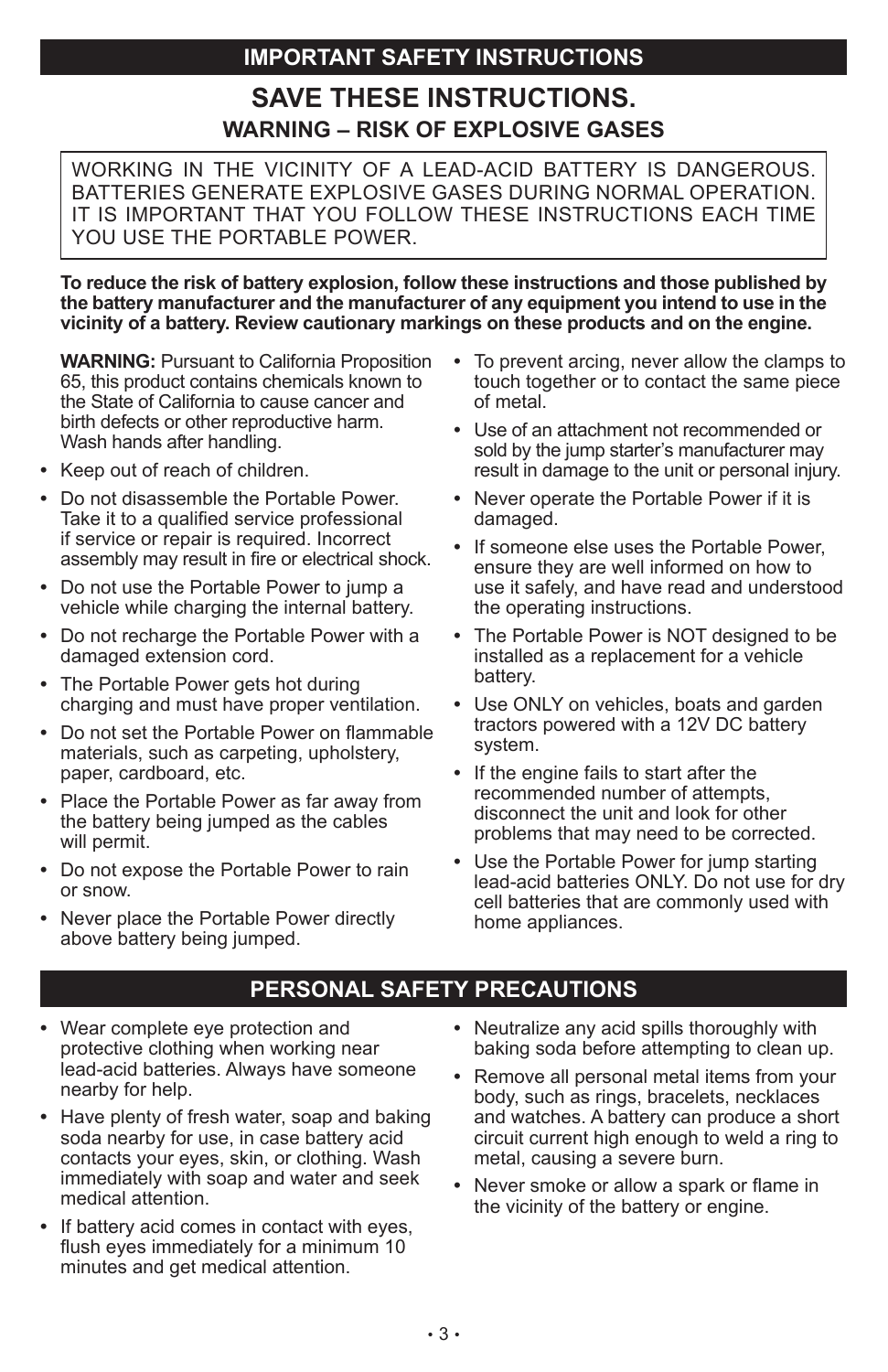## **FEATURES**



# **CHARGING THE INTERNAL BATTERY OF THE PORTABLE POWER**

**IMPORTANT!** CHARGE IMMEDIATELY AFTER PURCHASE, AFTER EACH USE AND EVERY 30 DAYS, TO KEEP THE PORTABLE POWER'S INTERNAL BATTERY FULLY CHARGED AND PROLONG BATTERY LIFE.

#### **CHECKING THE LEVEL OF THE INTERNAL BATTERY**

Press the **Battery Status** button on the front of the unit. The LED lights will indicate the current charge level as follows:

**(green) solid –** 100%-70% of full charge.

**(yellow/orange) solid –** 70-30% of full charge.

 **(yellow/orange) flashing –** Less than 30% of full charge.

#### **CHARGING THE INTERNAL BATTERY**

Charge the internal battery for the Portable Power using an extension cord (not included). **NOTE:** Use of an improper extension cord could result in a risk of fire and electric shock.

- **1.** To charge, plug an 18 AWG or larger extension cord into the charger plug on the side of the Portable Power.
- **2.** Plug the extension cord into a 120VAC electrical wall outlet.
- **3.** While the Portable Power is charging, **the (yellow/orange) LED will be lit until the level reaches 70% of charge, then the (green) LED will be solid until it is fully charged. When fully charged, the (green) LED will pulse.** Complete charging may take up to 72 hours.
- **4.** When the internal battery is fully charged, the charger will automatically go into

maintain mode and maintain the battery at full charge without damaging it. When in maintain mode, the **1** (green) LED **will pulse,** as long as there is an AC cord connected to the charging port.

**5.** Charge the jump starter as soon as possible after use.

#### **CHARGING THE INTERNAL BATTERY WHILE DRIVING**

You may also charge the internal battery while driving, using a male-to-male charger cable (part number 94500109 – not included).

**IMPORTANT:** DO NOT CHARGE INTERNAL BATTERY FOR MORE THAN 30 MINUTES OR LEAVE THE BATTERY UNATTENDED. IT COULD EXPLODE, CAUSING PROPERTY DAMAGE OR PERSONAL INJURY.

- **1.** Make sure the car is running.
- **2.** Insert one end of the accessory cable into the 12V DC power outlet.
- **3.** Insert the other end of the accessory cable into the vehicle's accessory outlet (lighter socket).

**NOTE:** The **green and yellow/orange LEDs**  do not operate during this method of charging. Using this method to charge the battery overrides the maintain mode and the battery can be overcharged.

**4.** Monitor the progress of the charge by pressing the **Battery Status** button on the front of the unit. When the battery is fully charged, disconnect the accessory cable from the Portable Power, then from the lighter socket of the vehicle.

**NOTE:** Completely disconnect the charger cable when the engine is not running.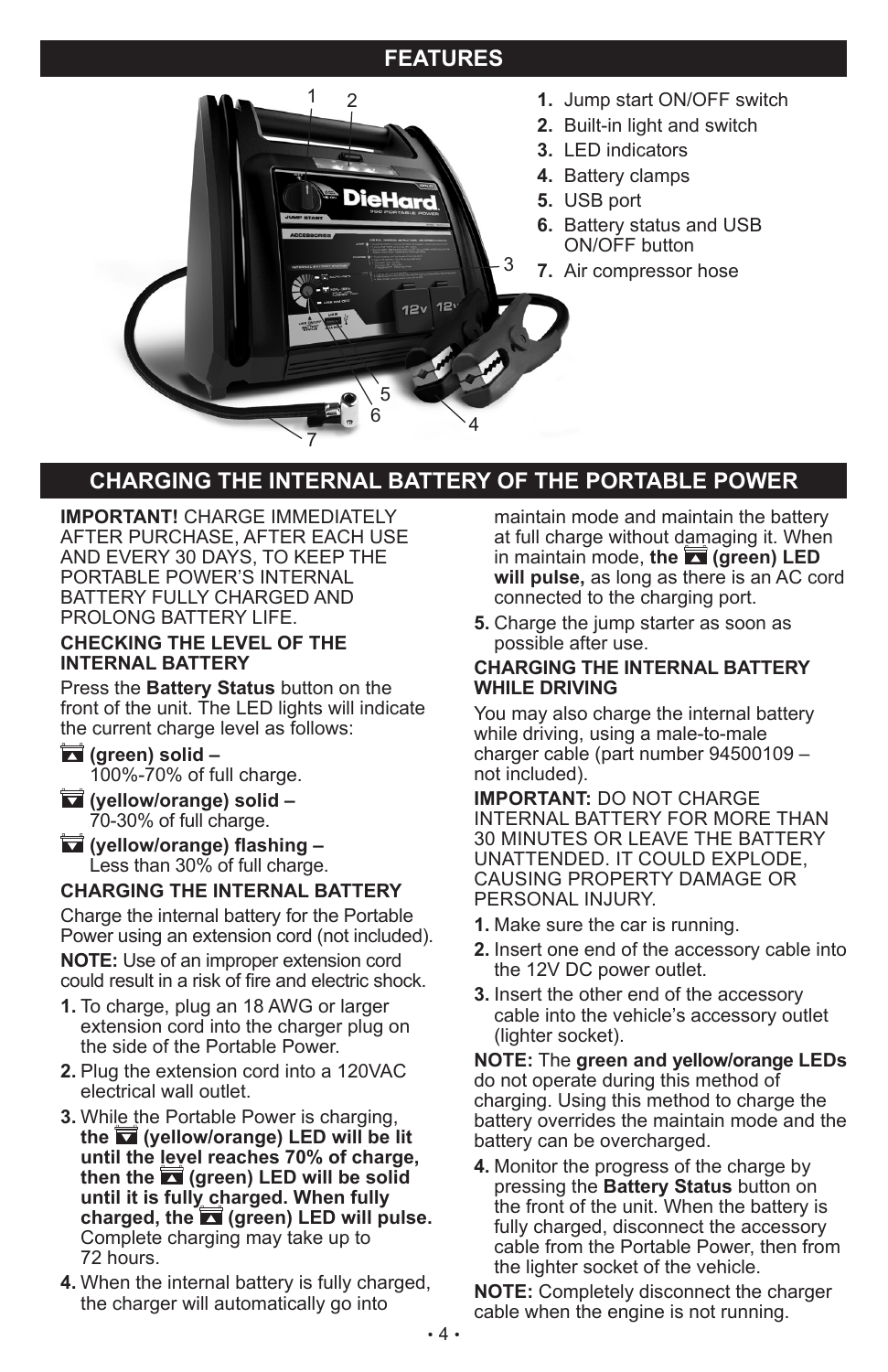# **USING THE PORTABLE POWER**

**IMPORTANT:** Using the Engine Start feature without a battery installed in the vehicle will damage the vehicle's electrical system.

- **1.** Turn the ignition OFF.
- **2.** Lay the DC cables away from any fan blades, belts, pulleys and other moving parts.
- **3.** For a negative-ground vehicle (as in most vehicles), connect the Portable Power's POSITIVE (RED) clamp to the POSITIVE (POS, P, +) battery post. Next, connect the NEGATIVE (BLACK) clamp to the vehicle chassis or engine block, away from the battery.
- **4.** For a positive-ground vehicle, connect the Portable Power's NEGATIVE (BLACK) clamp to the NEGATIVE (NEG, N, -) battery post. Next, connect the POSITIVE (RED) clamp to the vehicle chassis or engine block away from the battery.
- **5.** Turn the rotary switch to the ON position.
- **6.** Crank the engine for no more than 8 seconds. If the engine does not start, wait 2 minutes before cranking again.
- **7.** After the engine starts, turn the switch to the OFF position and remove the Portable Power from the battery.
- **8.** Charge the Portable Power.

#### **USING THE USB PORT**

The USB port provides up to 2.1A at 5V DC.

- **1.** Make sure the battery clamps are securely clipped on the storage holders.
- **2.** To turn on the USB, press the battery status button. The battery status LED will illuminate when the USB is on.
- **3.** Plug your device into the USB port.
- **4.** When finished using the USB port, press the Battery Status button to turn off the USB.

**NOTE:** To protect your electronic devices, the USB will automatically shut off when the internal battery's charge is low.

**5.** Charge the Portable Power.

#### **USING THE WORK LIGHT**

The work light is controlled by a switch located on the front of the Portable Power.

- **•**  Make sure the light is turned OFF when the unit is being recharged or stored.
- Position the Portable Power on a flat, stable surface near the intended work area.
- **•**  Ensure the battery clamps are securely clipped on the storage holders.

#### **POWERING A 12V DC DEVICE**

The Portable Power is a power source for all 12V DC accessories that are equipped with a 12V accessory plug. Use it for power outages and on fishing or camping trips.

**NOTE:** Do not power a 12V device with the Portable Power while charging the internal battery.

- **1.** Make sure the device to be powered is OFF before inserting the 12V DC accessory plug into the 12V DC accessory outlet.
- **2.** Open the protective cover of the DC power outlet on the Portable Power.
- **3.** Plug the 12V DC device into the DC power outlet and turn on the 12V DC device (if required).
- **4.** When finished, turn off the DC device (if required) and unplug from the DC power outlet.

**CAUTION:** Do not use the Portable Power to run appliances that draw more than 15A DC.

**NOTE:** Extended operation of a 12V DC device may result in excessive battery drain. Recharge the Portable Power immediately after unplugging the 12V DC device.

| <b>APPLIANCE</b><br><b>TYPE</b> | <b>EST WATTAGE</b> | <b>ESTIMATED</b><br><b>RUN TIME</b> |
|---------------------------------|--------------------|-------------------------------------|
| Cell phone                      | 4 watts            | 36 hrs                              |
| Fluorescent<br>light            | 4 watts            | 36 hrs                              |
| Radios, fans                    | 10 watts           | 16 hrs                              |
| Depth finder                    | 10 watts           | 16 hrs                              |
| Camcorder                       | 15 watts           | $9.6$ hrs                           |
| Electrical tool                 | 24 watts           | 6 hrs                               |
| Electric cooler                 | 48 watts           | 3 hrs                               |
| Car vacuum,<br>air compressor   | 80 watts           | $1.8$ hrs                           |

#### **ESTIMATED RUN-TIMES**

**NOTE:** Actual time may vary. Times are based on the internal battery being fully charged.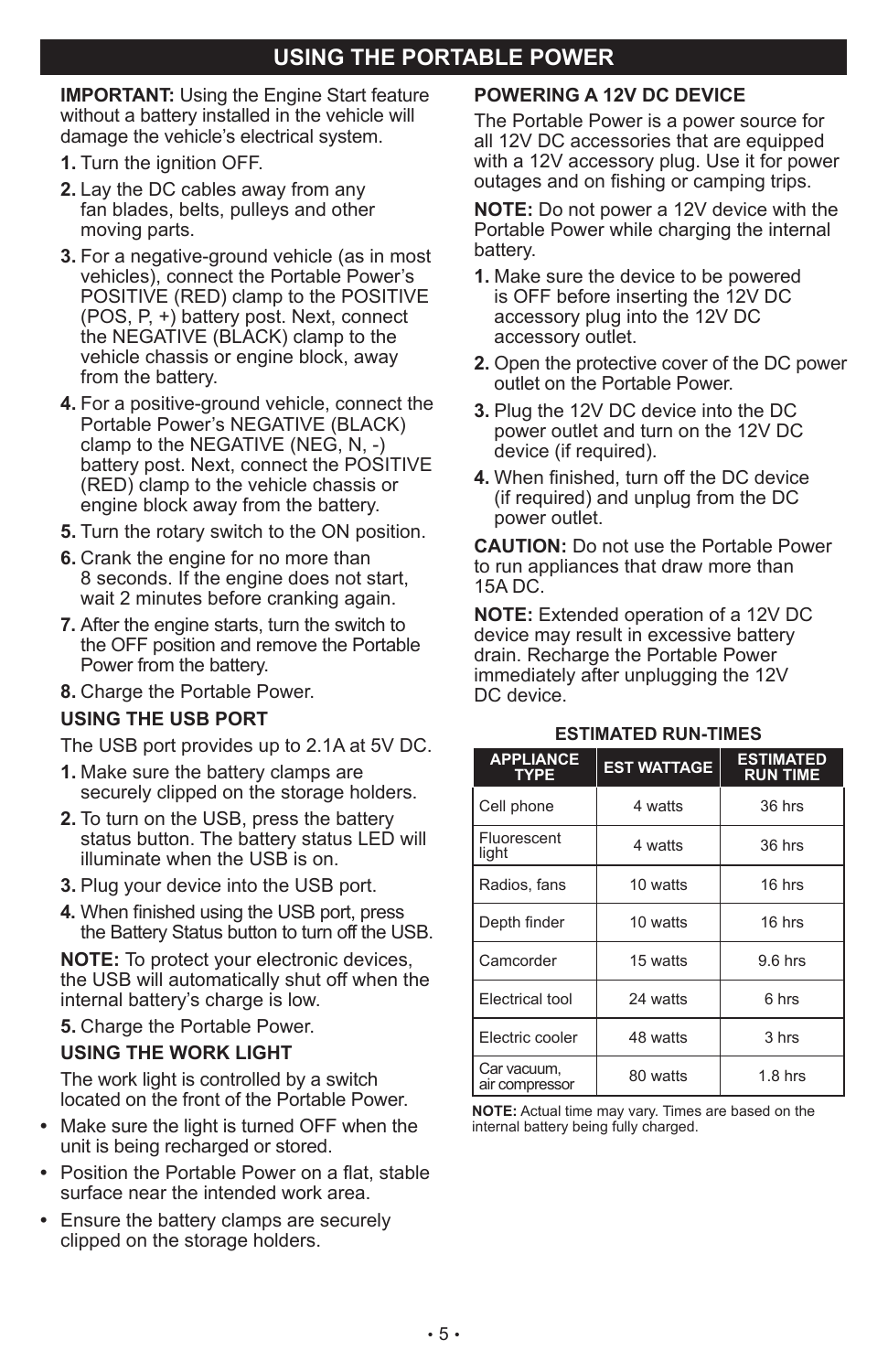#### **USING THE AIR COMPRESSOR**

**WARNING:** Read the instructions of the product being inflated before using the compressor. Avoid overinflation; do not exceed the manufacturer's recommended pressures. Do not leave the air compressor unattended during use.

- **1.** Ensure the battery clamps are securely on the storage holders.
- **2.** Remove the air compressor hose from the storage compartment in the back of the Portable Power.
- **3.** Attach the air compressor hose to the product or accessory to be inflated by flipping down the lever.
- **4.** Place the compressor switch in the ON position and inflate the product.
- **5.** When the product is inflated to the proper air pressure (using the air compressor gauge) place the compressor switch in the

OFF position and remove the hose.

**6.** Do not run for more than 10 minutes maximum at a time. Allow the Portable Power to cool down for 10 minutes before using again.

**NOTE:** To prevent overheating, the compressor has built-in thermal protection that will turn the compressor off before it overheats. If the compressor shuts off, wait a few minutes and it will automatically restart when the compressor cools.

**NOTE:** The air compressor is rated for 150 PSI.

#### **ESTIMATED TIME FOR INFLATING**

| Vehicle Tires 13"-16" | 5-8 minutes |
|-----------------------|-------------|
| <b>Bike Tires</b>     | 1-3 minutes |
| Sports Balls          | 30 seconds  |

These times are approximate. Use the air compressor gauge to ensure the proper pressure has been reached. Do not overinflate.

### **MAINTENANCE AND CARE**

- **•**  Clean the clamps and the case each time you are finished using it.
- Recharge the unit once a month when not in use.
- **•**  Store clamps on their support posts, to ensure they do not come into contact with any metallic surface.
- **•**  Never completely discharge the internal battery.

### **TROUBLESHOOTING**

| <b>PROBLEM</b>                                 | <b>POSSIBLE CAUSE</b>                                         | <b>REASON/SOLUTION</b>                                                                                          |
|------------------------------------------------|---------------------------------------------------------------|-----------------------------------------------------------------------------------------------------------------|
| The Portable Power won't<br>jump start my car. | Clamps are not making<br>a good connection to the<br>battery. | Check for poor connection to<br>battery and frame. Make sure<br>connection points are clean.                    |
|                                                | Connections are reversed.                                     | Disconnect the Portable Power<br>and reverse the clamps.                                                        |
|                                                | The Portable Power's battery<br>is not charged.               | Press the Battery Status<br>button on the front of the unit.<br>The LEDs will indicate the<br>status of charge. |
|                                                | The vehicle's battery is<br>defective.                        | Have the battery checked.                                                                                       |
|                                                | The Portable Power is not<br>turned on.                       | Turn the jump start ON/OFF<br>switch to the ON position.                                                        |